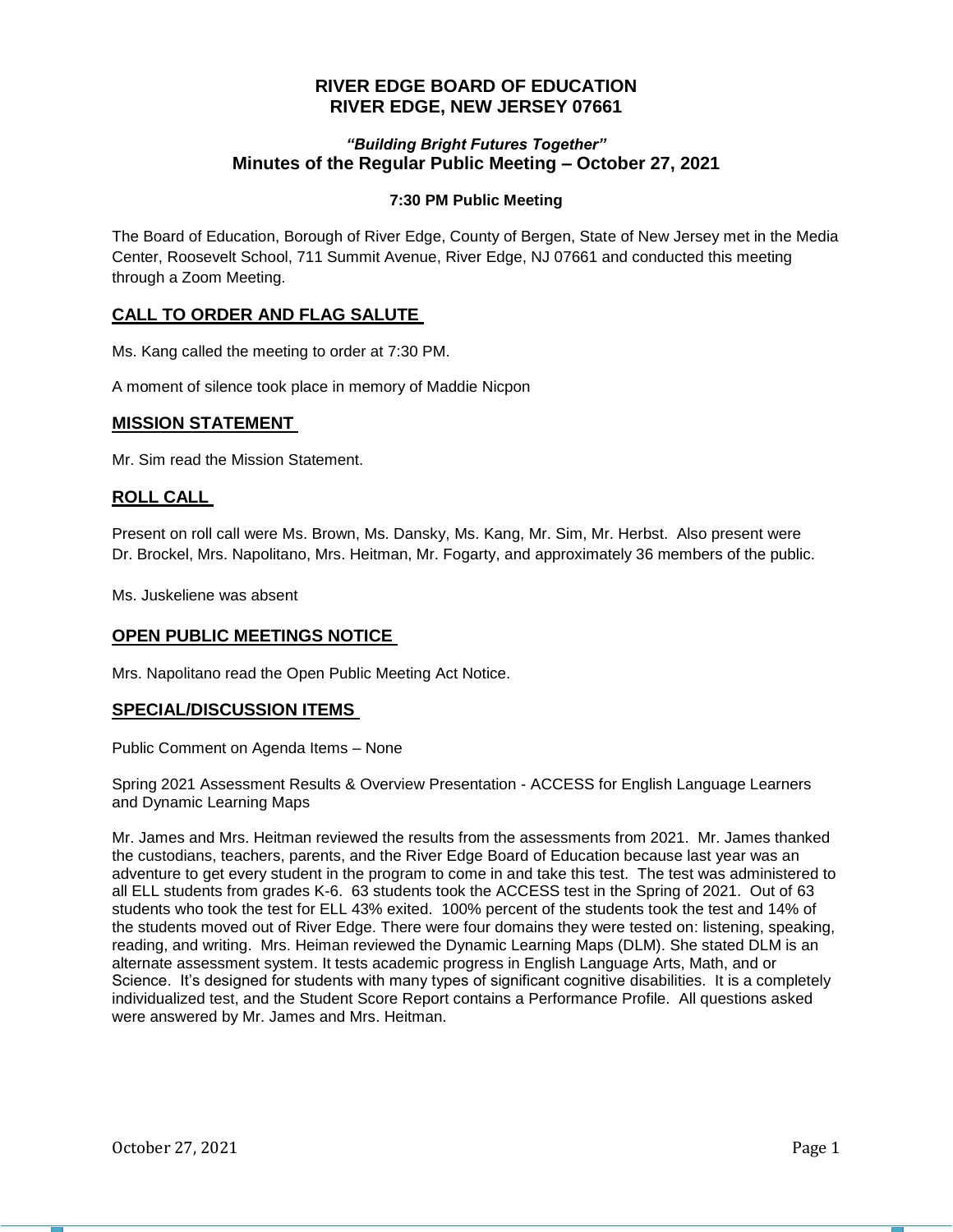## **SUPERINTENDENT**

Dr. Brockel reported on the following:

- Dr. Brockel stated we have lightened our requirements for domestic travel. The information was distributed in a letter on Monday, October 25th. As of today, there has been only one additional COVID case for over the last five weeks.
- The Food and Drug Administration is close to adopting a recommendation for vaccines for children ages 5-12. It appears that this could take place quickly, followed by the CDC recommendations as early as next week. This is particularly important to our school District since the vast majority of our students are within this age range.
- Election Day is Tuesday, November  $2^{nd}$ . Residents will vote in-person at Roosevelt School or at Cherry Hill School in areas that will be isolated from our staff. Students are off from school and the staff will have a full day of professional development that day. The Governor has ordered that voters in schools do not have to wear a mask, while the order for staff, students, and visitors to wear a mask in school still remains.
- On tonight's agenda there is a resolution which terminates my employment as Interim Superintendent on December  $5<sup>th</sup>$ . This is the day before the District's new Superintendent officially begins. Dr. Brockel stated his well-wishes for Mrs. Cathy Danahy, as she takes over the leadership of the River Edge Schools. Dr. Brockel thanked the Board of Education for the opportunity he was given on the interim basis. He stated he really enjoyed being part of the transition of the collective efforts to lead from the pandemic to where we are today.
- Dr. Brockel thanked the staff, students, and families, who have been understanding and supportive throughout this year and a half. He stated it has been a great ride!

## **PRINCIPAL**

Mrs. Heitman reported on the following:

- Mayo Performing Arts has been coming to both schools. The students in  $3^{\text{rd}}$  Grade are enjoying dance and students in  $4<sup>th</sup>$  Grade are enjoying theatre.
- Liberty Science Center is well on its way in both schools. They will eventually visit every grade level.
- We had a Pumpkin Patch and Scavenger Hunt at Cherry Blossom Park for the Cherry Hill School on October  $8<sup>th</sup>$ . Mrs. Heitman thanked the PTO for this event.
- The Wingman training went well in both schools for our 6th Grade Student Leaders and Teacher Champions. There will be more activities to come in November.
- The PDIA Cycles for ELA and SEL have started on October 13<sup>th</sup> and October 14<sup>th.</sup>.
- There will be a mini Boo Bash for grades K and 1 at Cherry Hill School on October 29th. There will be Boo Bash at Cherry Hill School for Grades 2-6 and a Monster Mash at Roosevelt School on October 29th. Both schools will have a Halloween parade.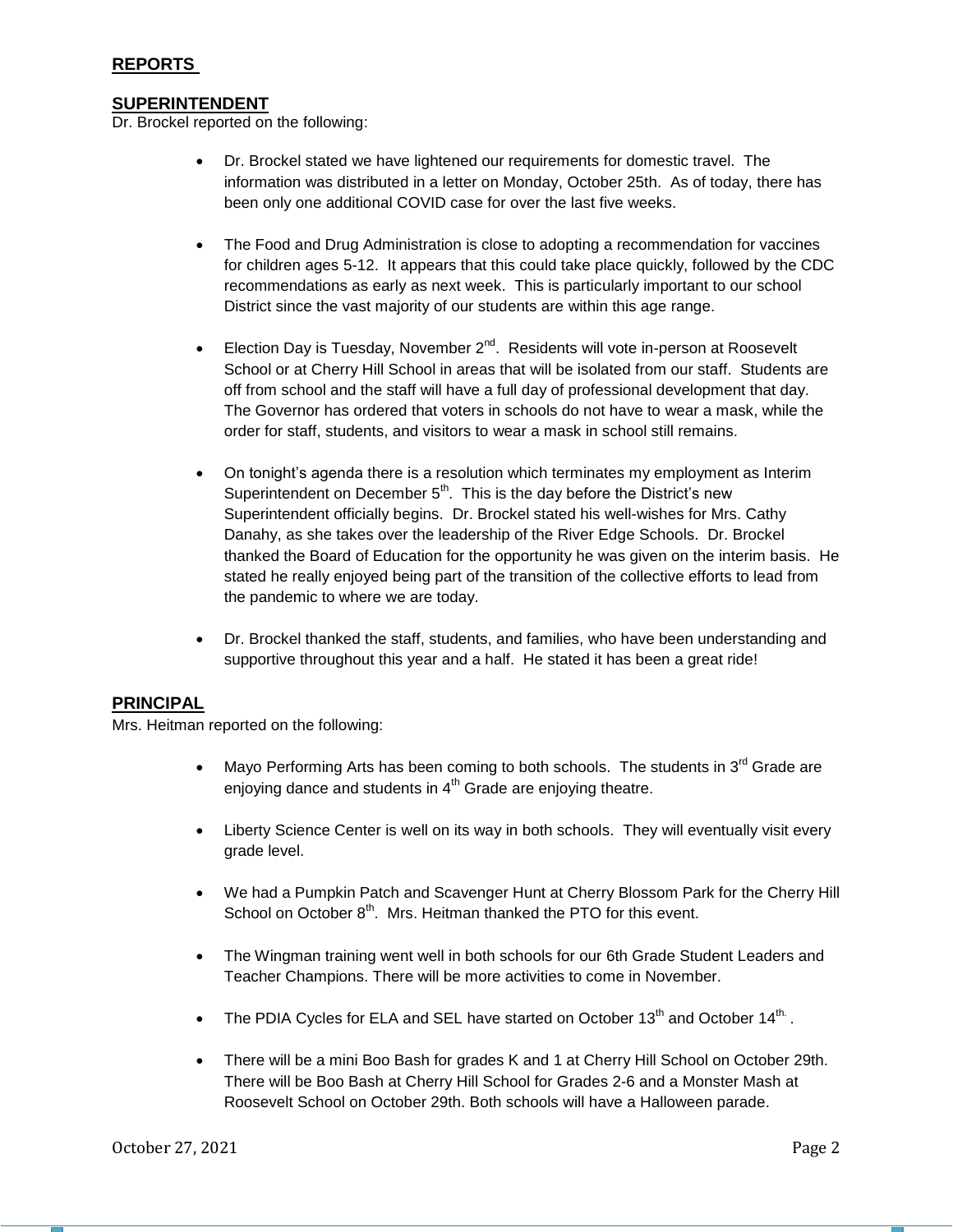- We had an EDI presentation on October 14<sup>th</sup>. Mrs. Heitman thanked Ms. Moran, Mr. James, Ms. Yorio, Ms. Auriemma, and Ms. Gerbino for all of their hard work. We had an ESL Parent Evening on October 18<sup>th</sup>. Mrs. Heitman thanked Mr. James, our PTOs, Ms. Blake, and Mr. Douglas for sharing important information on this. The presentations and recordings were shared with our parent community via email. They are both posted on our District Curriculum page as well.
- There was a Parent Meeting for Odyssey of the Mind on Wednesday, October 13<sup>th</sup>. Mrs. Heitman thanked Ms. Hafers for all of her hard work.
- All SGO Meetings with Teachers, Supervisors and Principals are completed.
- Lunch is going well, and we have purchased some metal picnic tables for outdoors that arrived. Mr. Stevens has ordered more and we are waiting for them to come in. We realize the weather is getting cooler so when it feels like 55 degrees or warmer we will eat outside and when it feels like 54 or cooler we will eat inside and continue to have recess outside, if it isn't raining.
- CPR training is continuing for our Emergency Response Team members in both schools.
- On October 15th, we had our flu clinic come and administrator flu shots to our staff that wanted it. The Covid-19 vaccine was available at this time as well.
- We had Spot Vision Training for all our nurses. We used Grant money to purchase this. The nurses continue to conduct mandated health screening in all buildings.
- The District received preliminary results for our students in Grades 4-6 for Start Strong Assessments. As soon as we get official profiles we will send results to the parents. The Supervisors, Principals and Teachers are taking a look at the results to help inform instruction, address student needs, and see what these assessments tell us.
- We are looking forward to our upcoming full Professional Development Day on Tuesday, November 2.

# **BOARD SECRETARY**

Mrs. Napolitano reported on the following:

- There is a resolution on tonight's agenda (A3) to approve the Comprehensive Maintenance Plan. This is a three year plan required by the Department of Education to be approved by the Board of Education each year and it is sent to the County Office.
- There is a resolution on tonight's agenda (D6) to award the contract for nonpublic school security services/competitive contracting report to Associates Security and Investigations, Inc.
- There is a resolution on tonight's agenda (G2) to approve additional consultants for Region V services.
- There is a resolution on tonight's agenda (G4) to approve the Nursing Agencies used by Region V for the member and nonmember districts.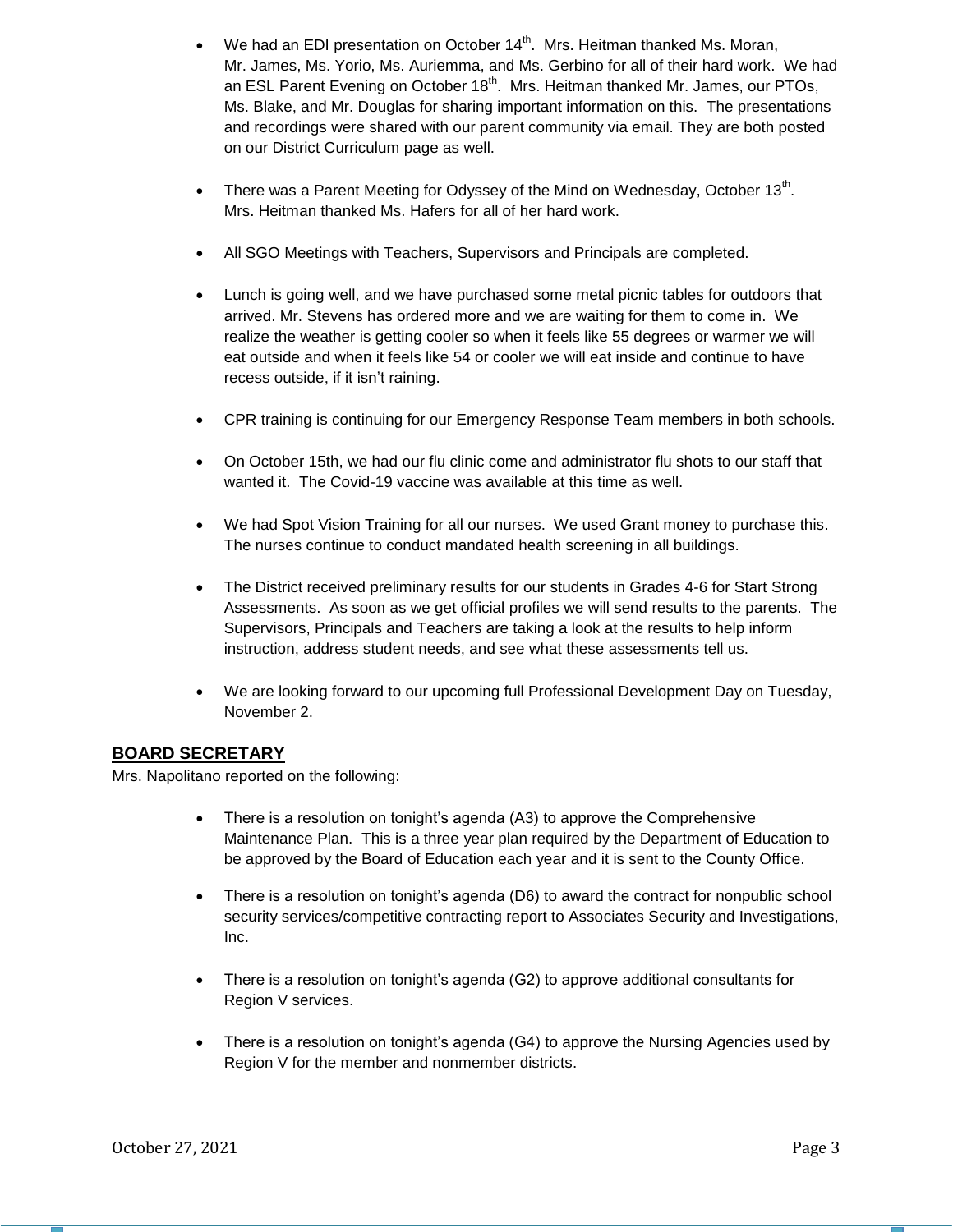- There is a resolution on tonight's agenda (G5) to approve the transportation Renewal Contracts for Region V members and Nonmembers District. This was already approved but there were some changes in the pricing and in the routes.
- There is a resolution on tonight's agenda (G6) to post approve Addendum Contracts because of change to routes.
- There is a resolution on tonight's agenda (G7) to post approve Bid Contracts. Mrs. Napolitano requested we postpone this to the November  $10<sup>th</sup>$  meeting to receive further information.
- There is a resolution on tonight's agenda (G8) to post approve the Quote Contracts because there is a need to start routes prior to the Board of Education meeting.
- The NJSBA virtual conference is from October  $26<sup>th</sup>$  -28<sup>th</sup>. We have our Board Members and Administrators registered for classes and certification credits. Mrs. Napolitano attended workshops on Board Member Ethics, Board Member Best Practices and Healthier Air for Healthier Students and Staff.
- Last week Mrs. Napolitano reported she had a 1-1/2 hour call with Standard and Poor for our Bond rating for the bond we are refinancing. The Board of Education successful sold its \$5,100,000 Refunding Bonds ("Bonds") on October 20<sup>th</sup>. The Board will use the proceeds of the Bonds to refund the Board's 2012 bonds that are maturing from February 1, 2023 to February 1, 2031. The sale of the Bonds results in a net present value savings of \$303,454.56 over the remaining life of the bonds. As a percentage, it equates to 5.44%, which substantially exceeds the minimum 3% savings threshold established by the State. The annual debt service savings ranges from \$29,000-\$34,000 per year. This is direct savings to the tax payers. The bond sale is scheduled to close on November 4, 2021.

# **PRESIDENT**

- Ms. Kang attended the virtual workshop. She discussed the workshops she attended so far. She encourages the Board Members and Administration to view the workshops on their own time as it will be posted for 30 days.
- There is a Bergen County Meeting on November  $4<sup>th</sup>$ on SEL, Wellness at 6:00 PM. This meeting with be both in –person and virtual.

## **COMMITTEES**

• Ms. Brown stated the Curriculum and Instruction Committee met on October 21 $^{\text{st}}$ . They spoke about the Start Strong Assessments, EDI parent Academy, Performing Arts, Liberty Science Center, and the WIN Program.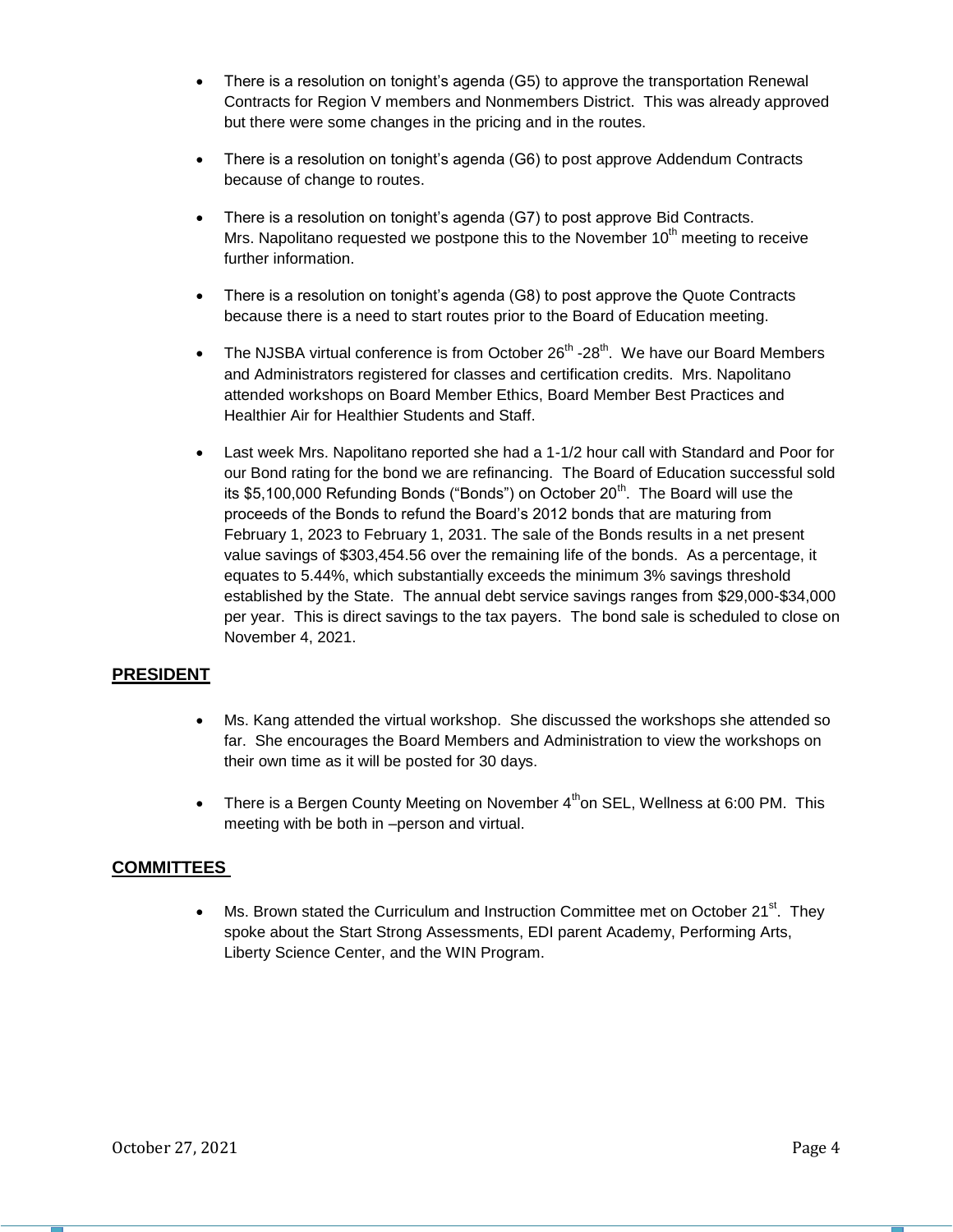### **MOTIONS TO BE ACTED UPON**

#### **ADMINISTRATION/POLICY**

**1**. That the Board of Education approve to amend the Minutes and Confidential Minutes of October 6, 2021.

#### **Motion by: Ms. Dansky Seconded by: Mr. Herbst**

Ayes: Ms. Brown, Ms. Dansky, Mr. Herbst, Mr. Sim, Ms. Kang Nays: None

 That the Board of Education approve the Minutes and Confidential Minutes of October 6, 2021 as amended.

#### **Motion by: Mr. Herbst Seconded by: Ms. Brown**

Ayes: Ms. Brown, Ms. Dansky, Mr. Herbst, Mr. Sim, Ms. Kang Nays: None

- **2**. That the Board of Education approve the staff development and travel as per the schedule for October 2021 including relevant mileage reimbursement. (Addendum)
- **3**. **Whereas,** the Department of Education requires New Jersey School Districts to submit three-year maintenance plans documenting "required" maintenance activities for each of its public school facilities, and

**Whereas,** the required maintenance activities as listed in the attached document for the various school facilities of the River Edge Board of Education are consistent with these requirements, and

**Whereas,** all past and planned activities are reasonable to keep school facilities open and safe for use or in their original condition and to keep their system warranties valid,

**Now Therefore Be It Resolved,** that the River Edge Board of Education hereby authorizes the school business administrator to submit the attached Comprehensive Maintenance Plan for the River Edge Board of Education in compliance with Department of Education requirements.

**4**. That the Board of Education accept the District Nursing Services Plan for the 2021-2022 school year.

### **Motion by: Ms. Brown Seconded by: Ms. Dansky**

Ayes: Ms. Brown, Ms. Dansky, Mr. Herbst, Mr. Sim, Ms. Kang Nays: None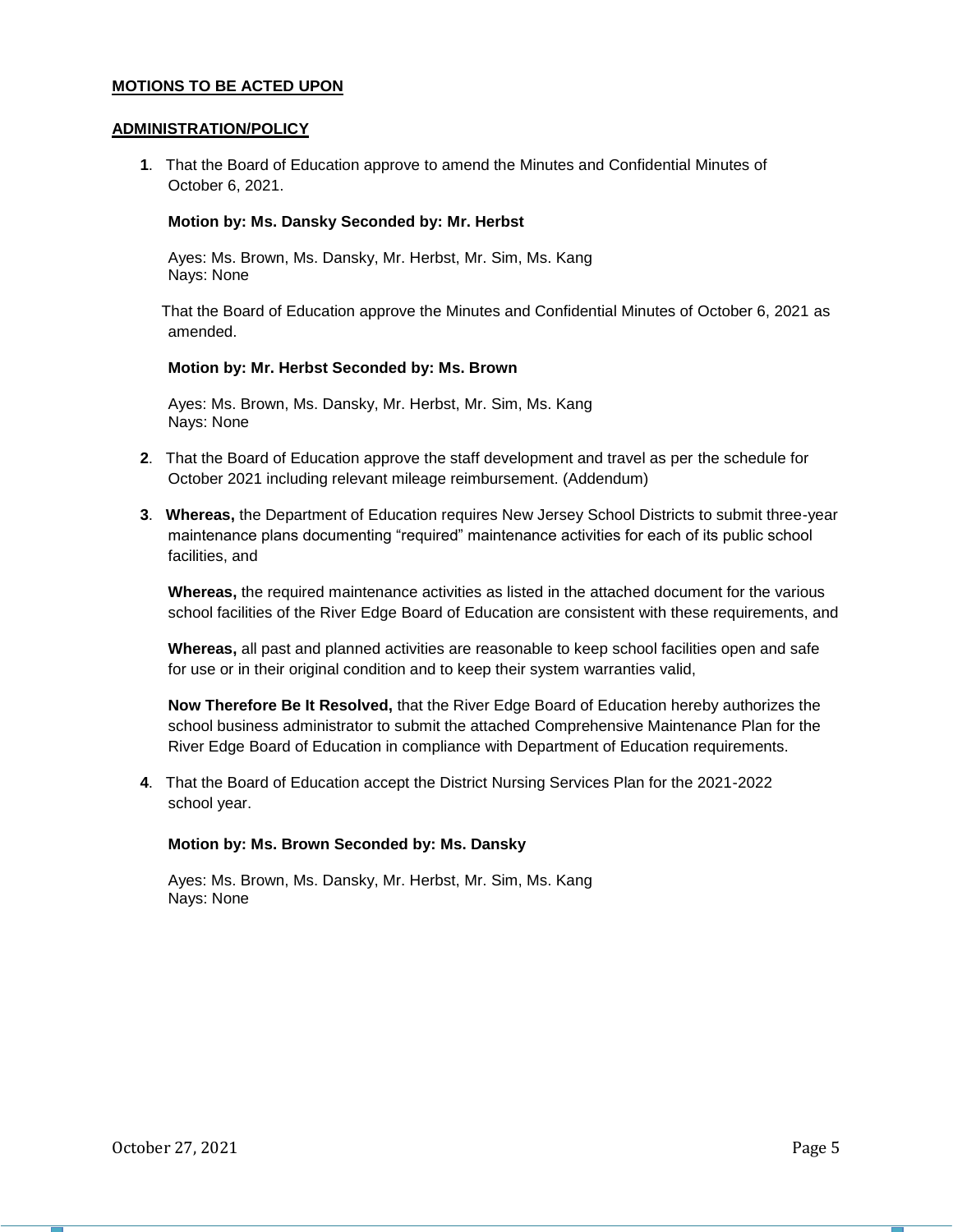**5**. **WHEREAS**, Adrienne Doyle is a member of the River Edge Board of Education ("Board"); and

**WHEREAS**, all board members are required under the School Ethics Act to complete board member training in accordance with N.J.S.A. 18A:12-33 and N.J.A.C. 6A:28-4.1; and

**WHEREAS**, the School Ethics Commission ("SEC") determined that Trustee Doyle failed to timely complete her board member training and recommended a sanction of removal effective upon the adoption of the decision by the Commissioner of Education or in the alternative, a suspension for 30 days if Trustee Doyle completed the required training before the issuance of the Commissioner of Education's final decision; and

**WHEREAS**, Trustee Doyle did not complete her board member training before the issuance of the Commissioner of Education's final decision on or about October 14, 2021; and

**WHEREAS**, as a consequence of Trustee Doyle's failure to fulfill her training obligation as required by law, she is removed from the Board by Order of the Acting Commissioner of Education effective October 14, 2021; and

**WHEREAS**, the Board is required to implement the Acting Commissioner of Education's Order effective October 14, 2021.

### **NOW, THEREFORE, BE IT RESOLVED**:

- 1. Trustee Doyle is removed from the Board by Order of the Acting Commissioner of Education effective October 14, 2021.
- 2. The Board hereby declares a vacancy created by the Order of the Acting Commissioner of Education.
- 3. The Board requests that the School Business Administrator/Board Secretary to advertise the vacancy in accordance Bylaw 9113.
- 4. Following receipt of applications from interested parties the Board will proceed to fill this vacancy within the time required by law and in accordance with the procedures in Bylaw 9113.

### **Motion by: Ms. Dansky Seconded by: Mr. Sim**

Ayes: Ms. Brown, Ms. Dansky, Mr. Herbst, Mr. Sim, Ms. Kang Nays: None

### **B**. **CURRICULUM/EDUCATION** - None

#### **C**. **BUILDING & GROUNDS** – None

#### **D. FINANCE/GRANTS/GIFTS**

**1**. That the Board of Education approve the bills & claims dated October, 2021 totaling \$976,468.02 including checks #10177 through #10313. Payrolls dated September 15, 2021 and September 30, 2021, totaling \$1,264,472.99 issued therefore, a copy of such warrants list are attached as part of these minutes. (Addendum)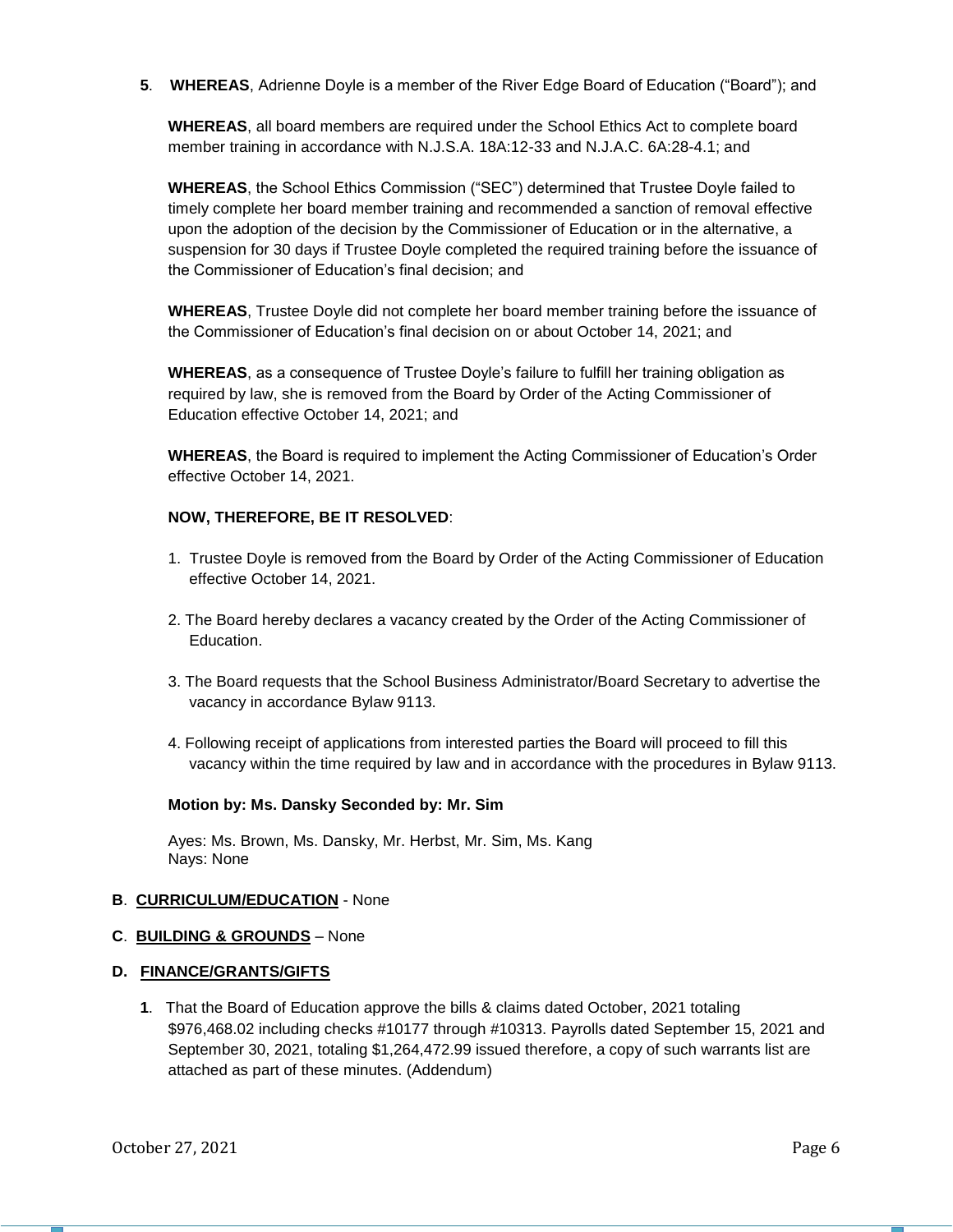- **2**. That the Board of Education approve the Budget Transfers for the school year 2021-2022 as of August 31, 2021. (Addendum)
- **3**. That the River Edge Board of Education approve the Secretary's and Treasurer's Report for the period ending August 31, 2021.

Further, we certify that as of August 31, 2021, after review of the secretary's monthly financial report (appropriations section) and upon consultation with the appropriate district officials, to the best of our knowledge no major account or fund has been overexpended in violation of N.J.A.C. 6A:23-2.11 and that sufficient funds are available to meet the districts financial obligation for the remainder of the fiscal year. (Addendum)

- **4**. That the Board of Education approve the Budget Transfers for the school year 2021-2022 as of September 30, 2021. (Addendum)
- **5**. That the River Edge Board of Education approve the Secretary's and Treasurer's Report for the period ending September 30, 2021.

Further, we certify that as of September 30, 2021, after review of the secretary's monthly financial report (appropriations section) and upon consultation with the appropriate district officials, to the best of our knowledge no major account or fund has been overexpended in violation of N.J.A.C. 6A:23-2.11 and that sufficient funds are available to meet the districts financial obligation for the remainder of the fiscal year. (Addendum)

**6**. That the Board of Education award the contract for nonpublic school security services/competitive contracting report to Associates Security and Investigations, Inc. for the District for the 2021-2022 school year.

### **Motion by: Mr. Sim Seconded by: Mr. Herbst**

Ayes: Ms. Brown, Ms. Dansky, Mr. Herbst, Mr. Sim, Ms. Kang Nays: None

## **E. PERSONNEL**

**1**. That the Board of Education approve to terminate Dr. Richard Brockel's contract effective December 5, 2021,as per the thirty (30) day notice provision to coincide with the start date of the newly appointed Superintendent.

### **Motion by: Mr. Herbst Seconded by: Ms. Brown**

Ayes: Ms. Brown, Ms. Dansky, Mr. Herbst, Mr. Sim, Ms. Kang Nays: None

**2**. That the Board of Education, with the recommendation of the Superintendent, post approve Megan Lai-Chan, ABA Aide, starting on or about October 25, 2021 through June 30, 2022, Step C.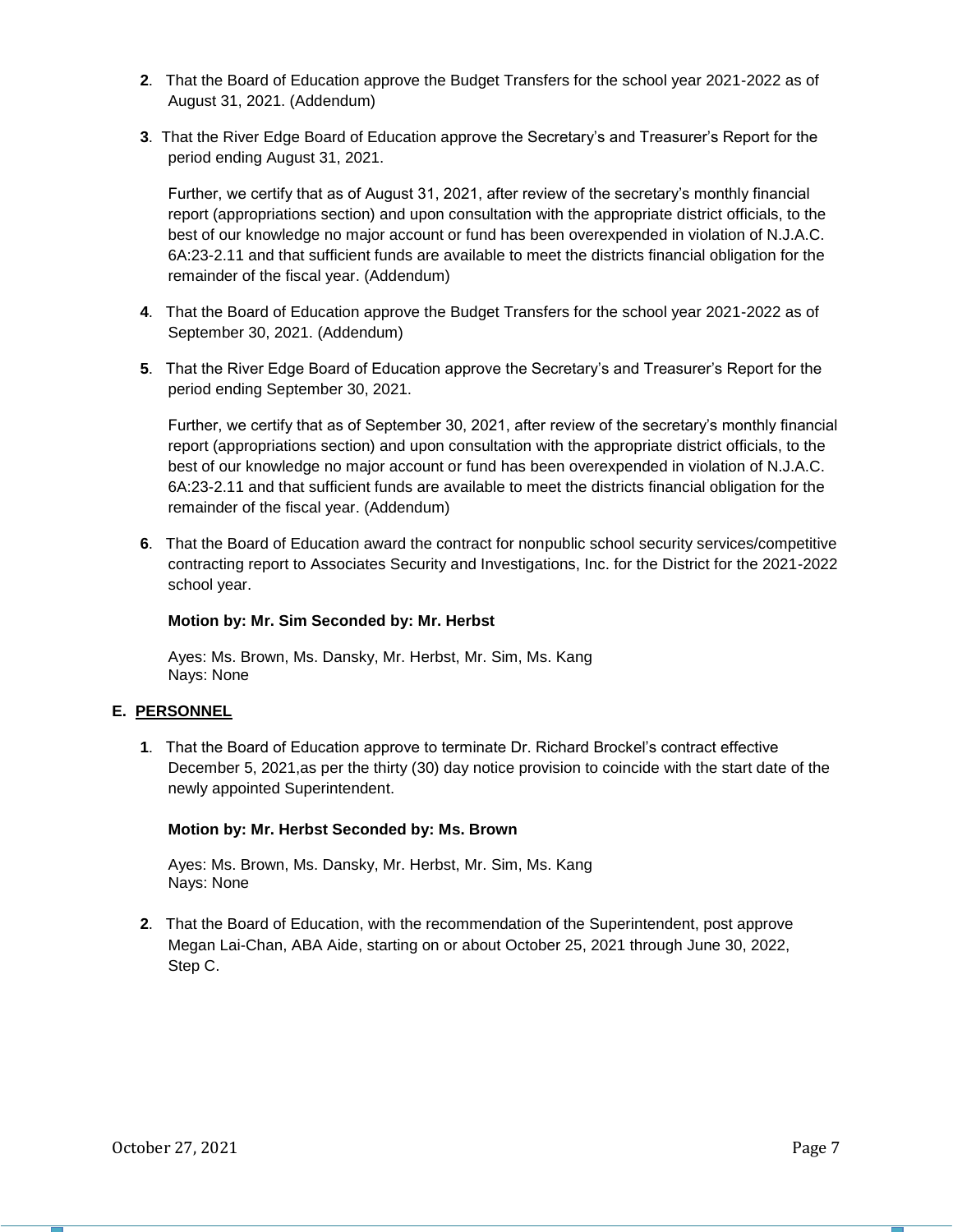- **3**. That the Board of Education, with the recommendation of the Superintendent, post approve Eugenia Tavarez, Part-time Aide, starting on or about October 25, 2021 through June 30, 2022.
- **4**. That the Board of Education, with the recommendation of the Superintendent, approve Sarah Brading, ABA Aide, starting on or about November 11, 2021 through June 30, 2022, Step C.
- **5**. That the Board of Education, with the recommendation of the Superintendent, approve the following as Part Time Aides for the 2021-2022 school year.

Danielle Brown Anjali Gidwani Doris Mangazva

Marissa Muscarella Mary Picardi

**6**. That the Board of Education, with the recommendation of the Superintendent approve the following as substitute teachers for the 2021-2022 School Year.

> Lynn Bosch Michelle Bressack Danielle Brown Alycia Campisi Kim Chamberlain Nancy Cho Sharon Francin Lisa Guinta Allison Hammer Megan Lai-Chan Doris Mangazva Wendy McGinley Elaine Pepi Keri Prestigiaco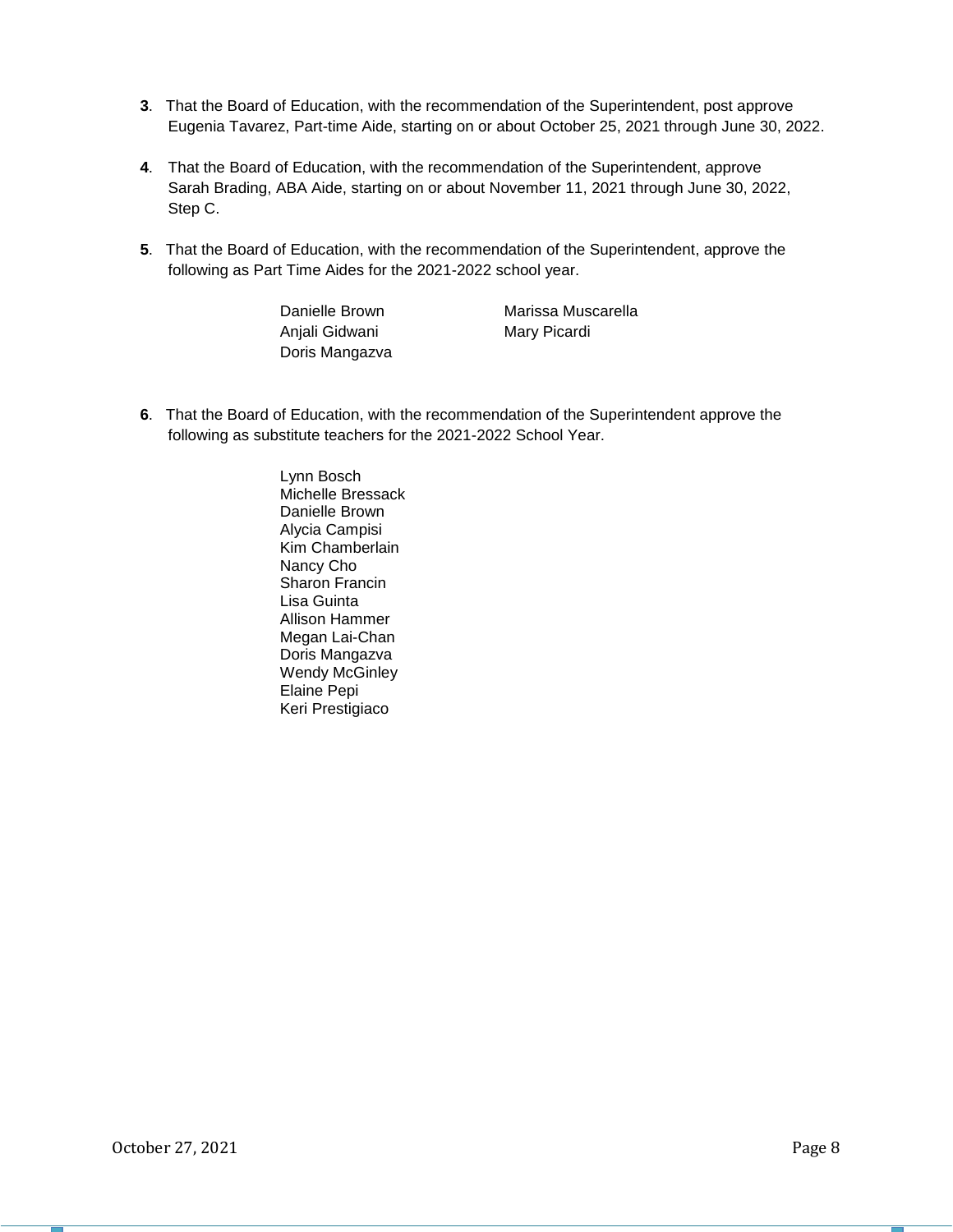- **7**. That the Board of Education post approve Katelyn Mills as a Substitute Teacher for Cycle I of the Post Dismissal Instructional Academy for the 2021-2022 School Year.
- **8**. That the Board of Education approve Jason Funabashi and Nancy Jencsik for Cycle I, SEL, of the Post Dismissal Instructional Academy for the 2021-2022 School Year, as per contract.
- **9**. That the Board of Education, with the recommendation of the Superintendent, post approve the employment of Jessica Barbo for Home Instruction, 10 hours a week \$50.00 per hour, for the 2021- 2022 school year.
- **10**. That the Board of Education, with the recommendation of the Superintendent, post approve Nancy Hafers and Ashley Denn, for Odyssey of the Mind, not to exceed 113 hours, at their hourly contractual rate, for the 2021-2022 school year.
- **11**. That the Board of Education approve the transfer of Daniel DeVincenzo, Custodian, from Cherry Hill School to Roosevelt School effective on or about October 28, 2021.
- **12**. That the Board of Education approve the transfer of Timothy Lesko, Custodian, from Roosevelt School to Cherry Hill School effective on or about October 28, 2021.
- **13**. That the Board of Education designate Michael Henzel as the Affirmative Action Officer/ Human Resource Officer and Susan Cole-Klepper as the Secondary Human Resource Officer, for the River Edge School District for the 2021-2022 school year.
- **14**. That the Board of Education, with the recommendation of the Superintendent, approve Pauline Sheridan, Region V Temporary Clerical Assistant, not to exceed 125 hours, starting on or about October 28, 2021 through February 28, 2022.

### **Motion by: Ms. Brown Seconded by: Ms. Dansky**

Ayes: Ms. Brown, Ms. Dansky, Mr. Herbst, Mr. Sim, Ms. Kang Nays: None

## **F**. **RIVER EDGE SPECIAL EDUCATION**

**1**. BE IT RESOLVED by the River Edge Board of Education (hereinafter referred to as the "Board") that the terms, stipulations and conditions as established in the Addendum to the Settlement Agreement and Release (hereinafter referred to as "Agreement") between the Board and the Parents of a student whose name is on file in the Superintendent's office, and which Agreement is located in the student's file, are hereby adopted and approved by the Board. The Board President and Business Administrator/Board Secretary are hereby authorized and directed to execute the Addendum to the Settlement Agreement and Release, and any other documents necessary to effectuate the settlement.

### **Motion by: Ms. Dansky Seconded by: Mr. Sim**

Ayes: Ms. Brown, Ms. Dansky, Mr. Herbst, Mr. Sim, Ms. Kang Nays: None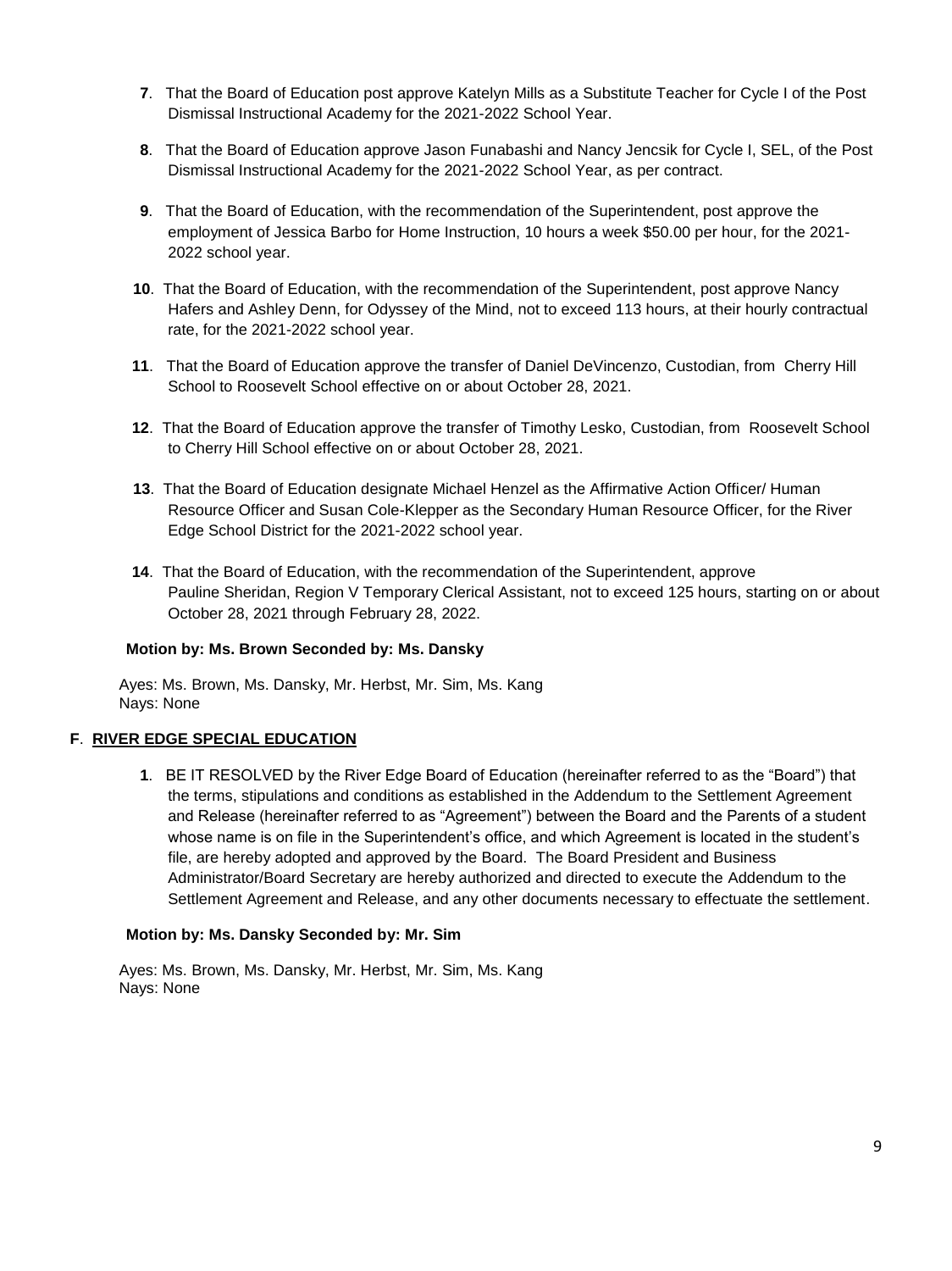## **G**. **REGION V ADMINISTRATION & TRANSPORTATION**

- **1**. That the Board of Education approve the bills & claims dated October, 2021 totaling \$610,519.82 including checks #60103 through #60184.
- **2**. WHEREAS, the River Edge Board of Education (the "Board") is the lead education agency ("LEA") for the Bergen County Region V Council for Special Education ("Region V"); and

WHEREAS, Region V provides shared services for its member districts, non-member districts such as evaluations, direct services, and consultation; and services to non-public schools as requested by member and non-member districts;

WHEREAS, as the LEA, the Board must approve the consultant agreements of the providers that Region V utilizes to deliver shared services to its member districts, non-member districts and services to non-public schools as requested by member and non-member districts;

BE IT RESOLVED, that the Board, upon recommendation of the Superintendent, approves the consultant agreements of the following Region V Shared Services Consultants/Agencies to provide evaluations, direct services, and consultation, to public and non- public schools for member districts and non-member districts upon request for the 2021-2022 school year:

| <b>Consultant</b>      | <b>Discipline</b>                                        | <b>Area of Service</b>                                     | <b>Hourly Rate/Rate</b><br><b>Per Evaluation</b>         |
|------------------------|----------------------------------------------------------|------------------------------------------------------------|----------------------------------------------------------|
| Nicole Elmera          | <b>Behavior</b><br>Consultant, BCBA                      | Behavior Analyst,<br><b>Parent Training</b><br>Coordinator | \$80/hr                                                  |
| Leslie Fishbein        | Learning<br><b>Disabilities</b><br>Teacher<br>Consultant | Direct Services and<br><b>Evaluations</b>                  | Public \$75/\$350<br>Evaluation                          |
| Jeanne<br>Gannon Smith | School<br>Psychologist                                   | Direct Services and<br>Evaluations                         | Public \$75/hr, \$350<br>Evaluation                      |
| Deanna<br>Wallace      | <b>ABA Therapist</b>                                     | <b>Direct Services</b>                                     | Home ABA \$75/hr,<br>Parent Outreach<br>Training \$75/hr |

**3**. BE IT RESOLVED, that the Board, upon recommendation of the Superintendent approve the following rates that are part of already established contracts.

| Agency  | Service                | Rates:                                                                             |
|---------|------------------------|------------------------------------------------------------------------------------|
| ITG     | BCBA, Paraprofessional | Previously Approved:<br>Additional Rates: BCBA \$75/hr<br>paraprofessional \$30/hr |
| Delta T | Paraprofessional       | Previously Approved: Additional Rates:<br>paraprofessional \$23/hr                 |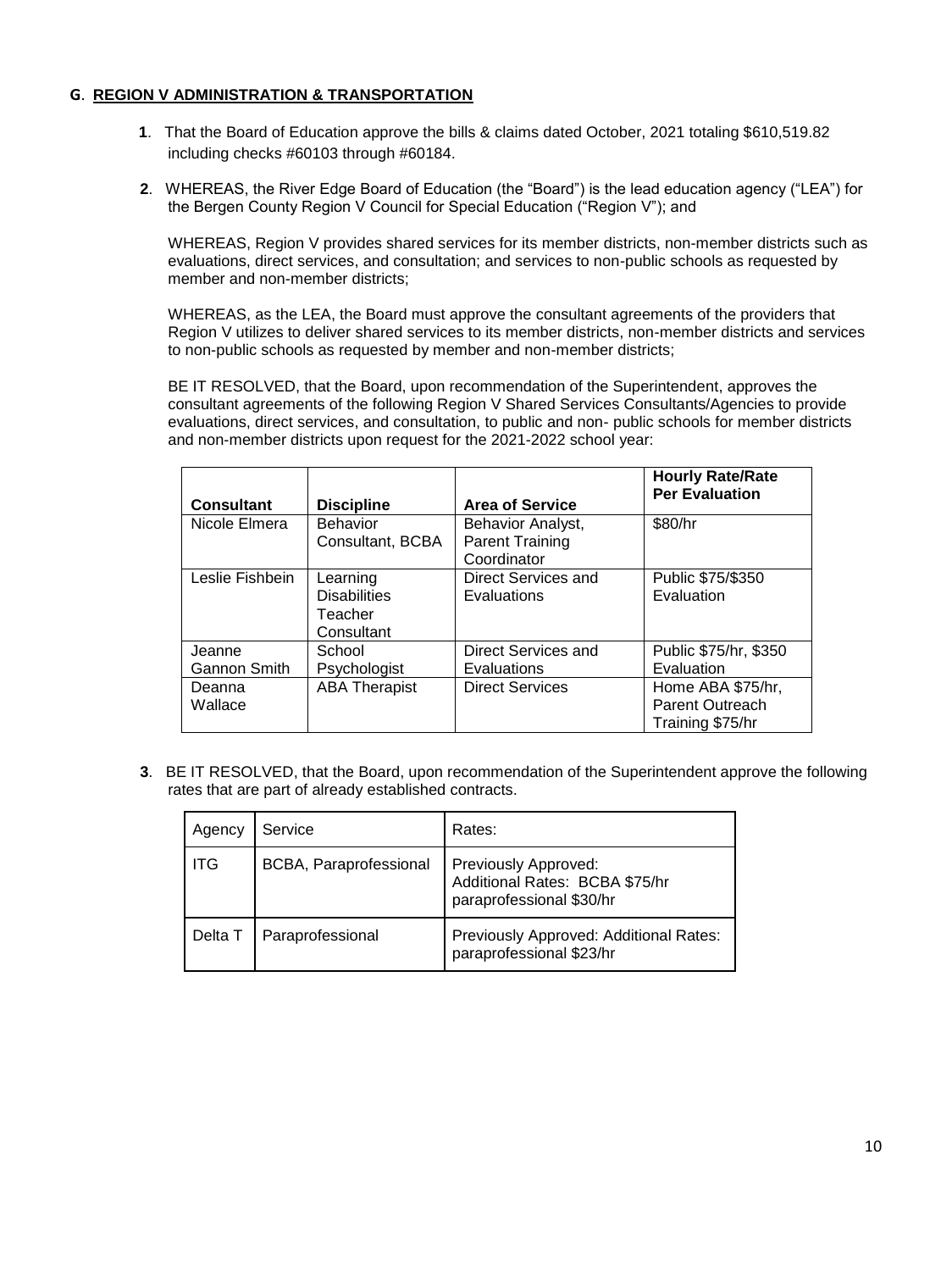- . BE IT RESOLVED, that the Board, upon recommendation of the Superintendent approve the following nursing agencies, which are previously approved by the Board, be approved at the rate of \$80/hr. This \$80/hr rate is to provide 1:1 nurses and substitute nurses (RN and LPN) in cases where a nurse cannot be secured at the previously approved rates. This is necessary due to the current shortage of nursing professionals in order to remain compliant with student's Individualized Education Plans (IEPs). In each situation the permission of each member district will be obtained before entering into an agreement.
	- Bayada Priority Aveanna Horizon Healthcare Star Pediatrics
- . That the Board of Education post approve the following Renewal Contracts for the 2021-2022 school year.

| Transporter                        | Per Diem |
|------------------------------------|----------|
| We Care School transportation      | \$228.56 |
| <b>Valley Transportation</b>       | \$156.77 |
| We Care School transportation      | \$264.09 |
| We Care School Transportation      | \$289.57 |
| <b>Morgan Educational Services</b> | \$235.84 |
| All Points Transportation          | \$221.68 |
| <b>N&amp;Y Transportation</b>      | \$298.96 |
| <b>Kids Choice</b>                 | \$253.21 |
| <b>RC Prime Transportation</b>     | \$202.36 |
| Kids Choice Transportation         | \$237.00 |
|                                    |          |

. That the Board of Education post approve the following Addendum Contracts for the 2021-2022 school year.

| Route # | Transporter                       | Per Diem  |
|---------|-----------------------------------|-----------|
| 1529    | Rinaldi                           | \$539.06  |
| 1819    | <b>Valley Transportation</b>      | \$283.54  |
| 1834    | Morgan Transportation             | \$170.71  |
| 2028    | <b>Valley Transportation</b>      | \$231.94  |
| 2035    | <b>Valley Transportation</b>      | \$1009.21 |
| 2163    | Pro Trans School transportation   | \$301.82  |
| 2402    | <b>Valley Transportation</b>      | \$211.38  |
| 2472    | <b>Valley Transportation</b>      | \$385.00  |
| 2493    | <b>Valley Transportation</b>      | \$213.76  |
| 2480    | <b>Swift Medical Services</b>     | \$445.18  |
| 2900    | Town & Country                    | \$476.93  |
| 2902    | We Care School Transportation     | \$401.70  |
| 2927    | Pro trans School Transportation   | \$226.25  |
| 2928    | <b>N&amp;Y Transportation</b>     | \$253.96  |
| 2929    | <b>Kids Choice Transportation</b> | \$330.00  |
| 2936    | <b>RC Prime Transportation</b>    | \$374.72  |
| 2957    | <b>First Care Medical</b>         | \$587.36  |
| 2961    | Joshua Tours                      | \$330.00  |
| 2977    | <b>RC Prime Transportation</b>    | \$245.00  |
| 2985    | American Star Transportation      | \$416.00  |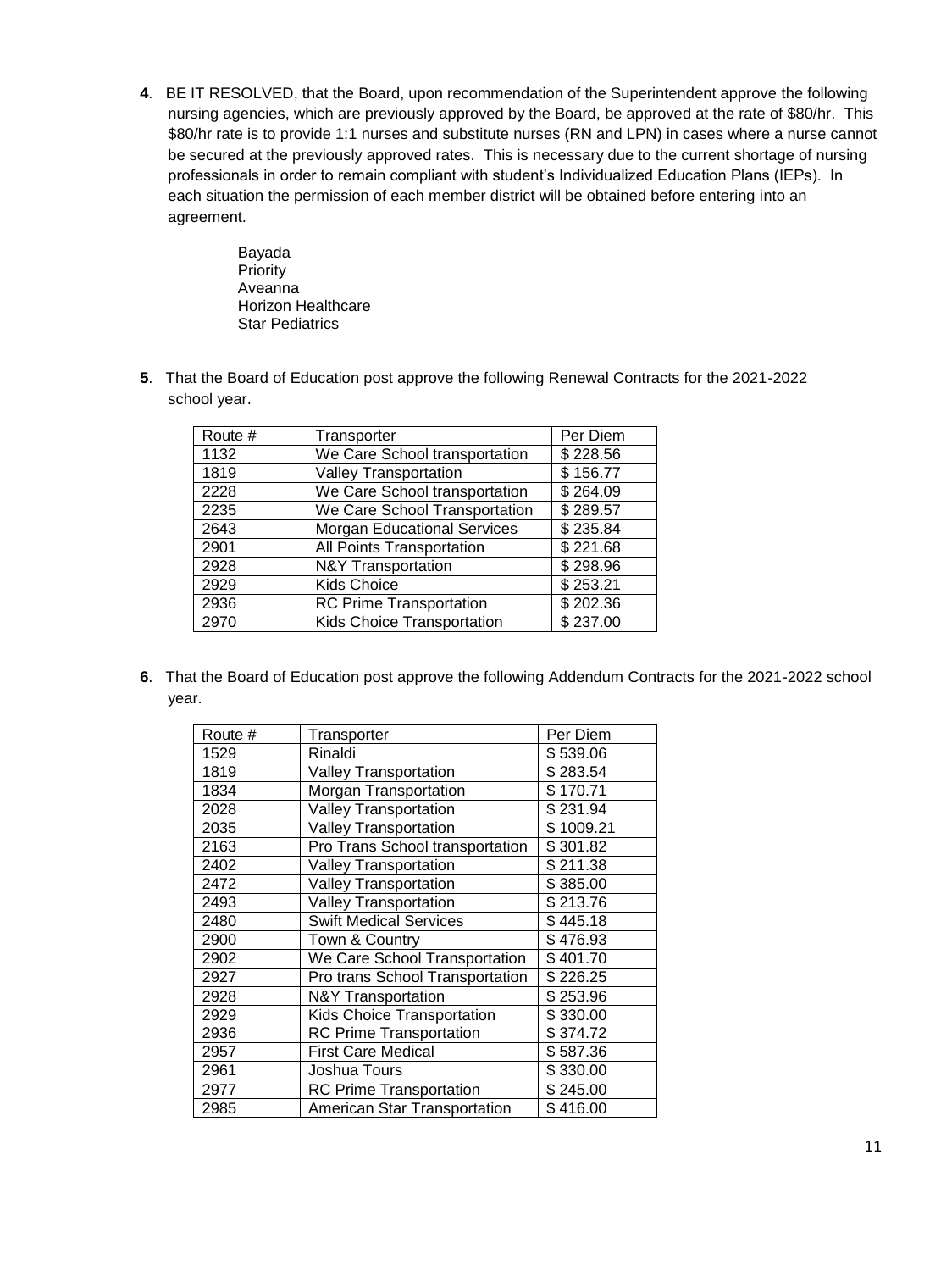| 2990 | <b>Valley Transportation</b>        | \$350.00 |
|------|-------------------------------------|----------|
| 2991 | <b>RC Prime Transportation</b>      | \$368.01 |
| 2996 | <b>American Star Transportation</b> | \$768.00 |

## **Motion by: Mr. Sim Seconded by: Mr. Herbst**

Ayes: Ms. Brown, Ms. Dansky, Mr. Herbst, Mr. Sim, Ms. Kang Nays: None

**7**. That the Board of Education postpone the following Bid Contracts for the 2021-2022 school year to the November 10, 2021board meeting.

| Route | Transporter                         | Per Diem | Per Diem<br>Aide | Increase $/$<br>Decrease<br>Adjustment<br>cost per<br>Vehicle | Increase /<br>Decrease<br>Adjustment<br>cost per<br>Mile |
|-------|-------------------------------------|----------|------------------|---------------------------------------------------------------|----------------------------------------------------------|
| 2979  | <b>RC</b> Prime                     | \$195.00 | \$50.00          | \$195.00                                                      | \$50.00                                                  |
| 2989  | American Star<br>Transportation     | \$280.00 | \$48.00          | \$0.00                                                        | \$0.00                                                   |
| 2996  | American Star<br>Transportation     | \$350.00 | \$50.00          | \$2.00                                                        | \$2.00                                                   |
| 3004  | <b>All Points</b><br>Transportation | \$275.00 | \$40.00          | \$275.00                                                      | \$2.99                                                   |
| 3005  | <b>All Points</b><br>Transportation | \$370.00 | \$40.00          | \$370.00                                                      | \$2.99                                                   |

## **Motion by: Mr. Sim Seconded by: Ms. Brown**

Ayes: Ms. Brown, Ms. Dansky, Mr. Herbst, Mr. Sim, Ms. Kang Nays: None

**8**. That the Board of Education post approve the following Quote Contracts for the 2021-2022 school Year.

| Route | Transporter                      | Per Diem | Per Diem Aide | <b>Total Per</b><br>Diem |
|-------|----------------------------------|----------|---------------|--------------------------|
| Q010  | We Care<br>Transportation        | \$449.00 | N/A           | \$449.00                 |
| Q011  | American Star<br>Transportation  | \$300.00 | \$50.00       | \$350.00                 |
| Q015  | Morgan<br>Transportation         | \$218.00 | \$81.00       | \$299.00                 |
| Q017  | Morgan                           | \$281.00 | N/A           | \$281.00                 |
| Q021  | Sun Transportation               | \$279.00 | N/A           | \$279.00                 |
| Q021  | Morgan Educational<br>Services   | \$436.00 | N/A           | \$436.00                 |
| Q022  | We Care School<br>Transportation | \$160.00 | N/A           | \$160.00                 |
| Q023  | Horizon<br>Transportation        | \$209.00 | \$40.00       | \$249.00                 |
| Q024  | <b>Valley Transportation</b>     | \$400.00 | \$65.00       | \$465.00                 |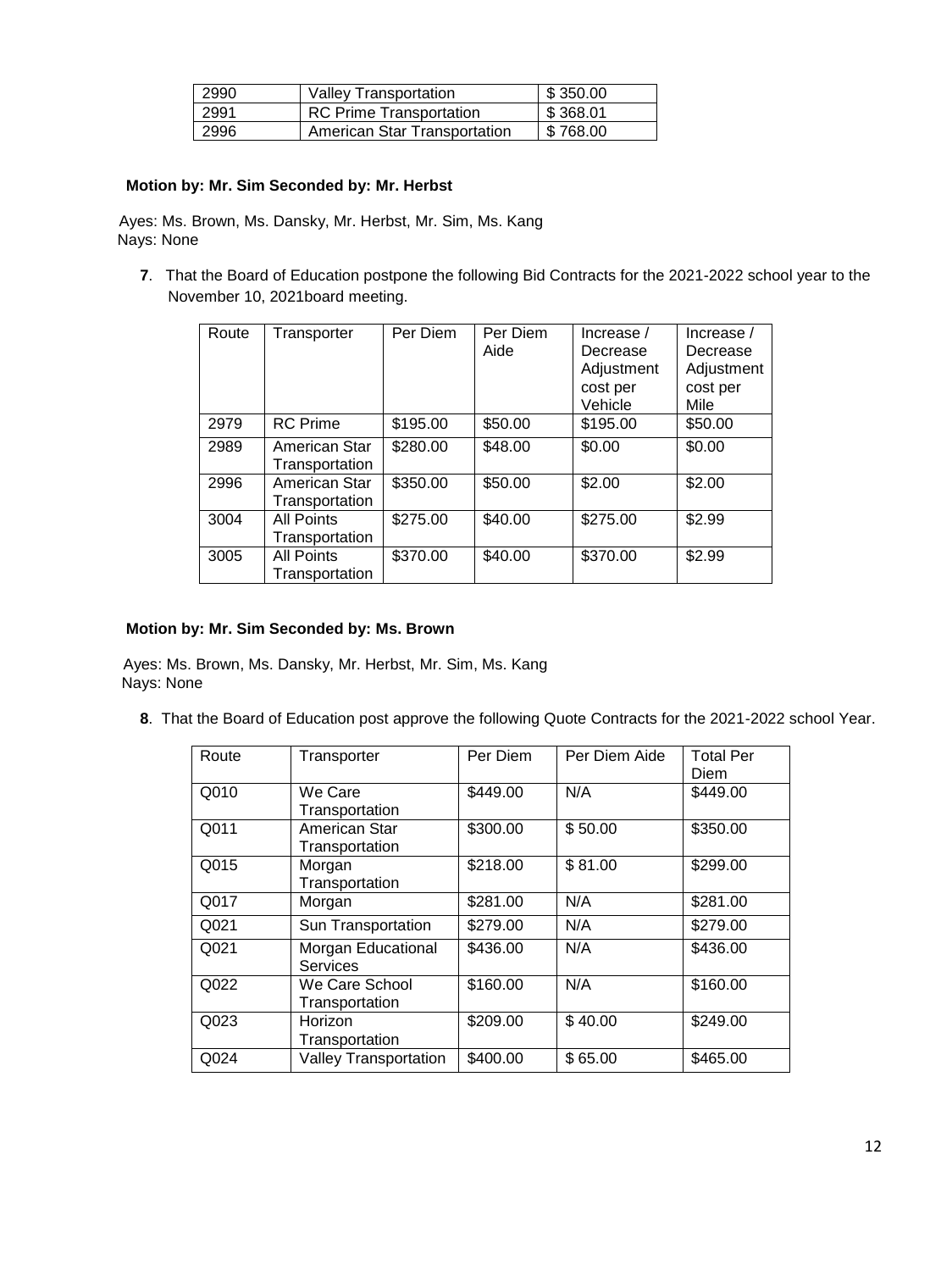### **Motion by: Ms. Brown Seconded by: Ms. Dansky**

 Ayes: Ms. Brown, Ms. Dansky, Mr. Herbst, Mr. Sim, Ms. Kang Nays: None

## **OLD/NEW BUSINESS**

Ms. Brown asked the board members what we need to do to make the policies in draft form between the first and second readings available to the public to view. Mr. Fogarty responded this would serve the public well and there is nothing preventing this from happening. This is common practice in many Districts.

Mr. Herbst asked is the process by which the board discusses filling the vacancy a public matter or an executive session matter. Mr. Fogarty responded the discussion for the timelines for advertising the position and the interviews of the candidates is done in a public meeting and the decision on the qualifications of the candidates is taken place in closed session.

Ms. Dansky agrees with Mr. Sim's earlier comment regarding board members needing to support other board members and guiding them. She wanted to state that it did happen in this situation. There was no lack of support or assistance in this situation.

Mr. Herbst stated New Jersey School Boards Association sends out a list of board members who have not completed their training for that year. Mr. Herbst did reach out to the board members who did not complete their training to remind them and offer support when he was the President of the board.

# **PUBLIC DISCUSSION**

Lauren Thiffault (159 Greenway Terrace): can the board approve policies and act as normal while the seventh board member spot is unfilled or is there an immediate need to fill it for the board to do their job? Mr. Fogarty responded the board will continue to function and will be able to fulfil its responsibilities with regard to the business of the school district. We have a 65 day time period where we have to act in order to fill its statutory responsibilities. The criminal background check requirements all need to be fulfilled before a candidate is sworn in. Ms. Thiffault asked if this takes place in December will you put someone in for a couple of days. Mr. Fogarty stated the board has to fill its statutory responsibilities so it can very well happen. There is also an election so there will be an elected board member as a result of the election so that is also a consideration.

Sebastian Muscarella (781 5<sup>th</sup> Avenue): what were the benchmarks to determine those were good assessments are they being compared to other districts, are they being compared to other years? Why are we so positive about them? Mr. James responded he is so positive about them because last year it was a challenge to get students inside of the building alone and the assess test was taken for several days. A lot of things needed to be rescheduled to get this testing done and we had a certain time frame to get it done. Mr. James thought it was a success. Part of the benchmark is to score a 4.5 the students that exited scored a 4.5 or higher to exist. Last year, students that exited was 34%. For the students to increase an additional 10% is a success. Mrs. Heitman stated Start Strong is new for our New Jersey Learning Standards Assessments. We are using them in a diagnostic sense to see where the students are after they take this assessment and compare it to our internal assessment. Its how we use the results will make a difference to our students moving forward.

Joe Carrabs (848 Bogert Road): shared his personal experience of his daughter having to quarantine due to a classmate testing positive. He stated this policy does have an effect. He stated it has a negative impact on the children who are being quarantined. This is impacting his daughter in a negative way. He would like the board to look at the quarantine policy moving forward. What numbers/percentages are we looking for where we can walk away from the masks and quarantines? Dr. Brockel responded the CDC recommends 10 days for international travel. The